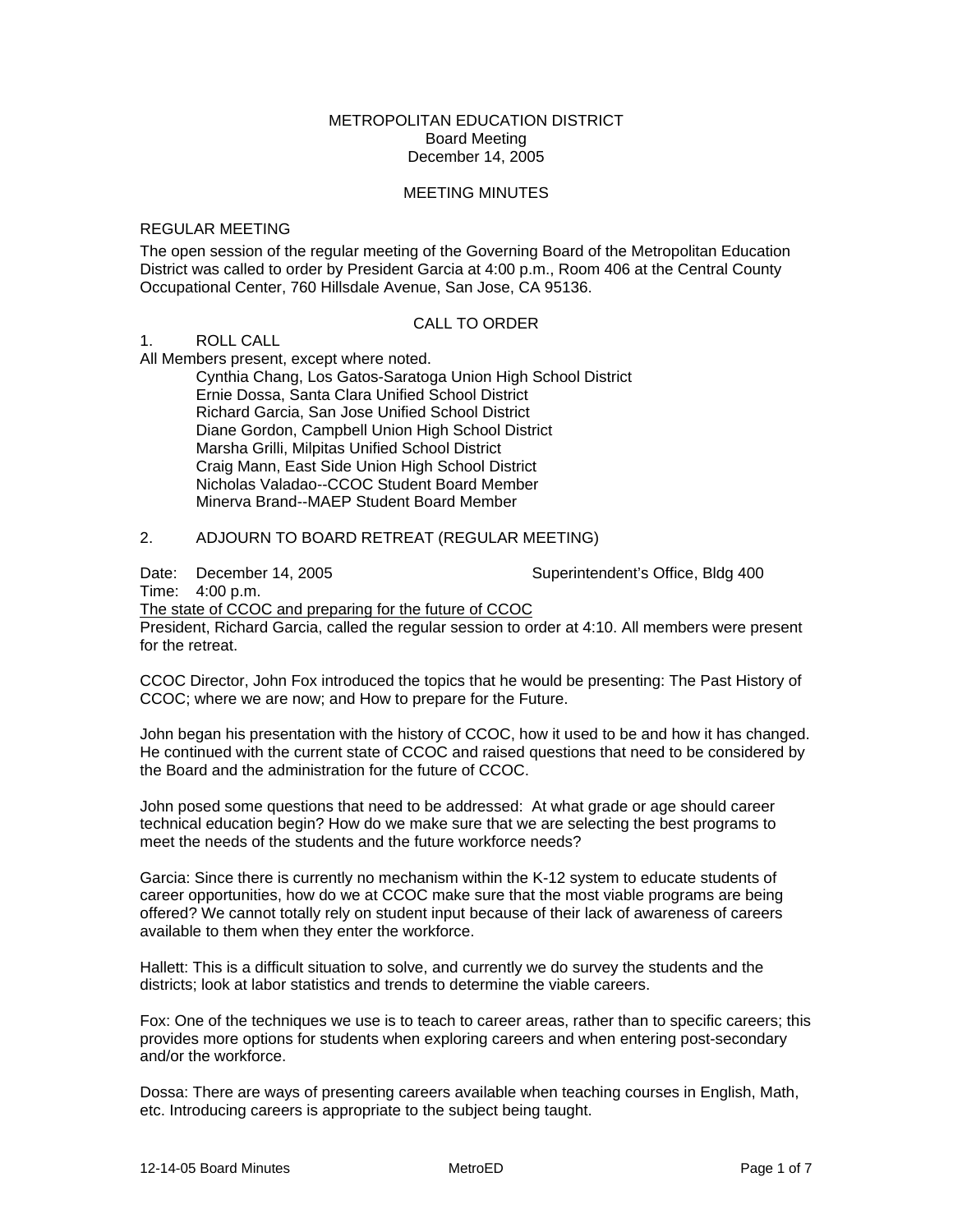Fox: I have noticed when I visit high school career centers that there are banners for colleges, however, no other options are provided for students. It is a well known fact that counselors and teachers target colleges, not careers.

Hallett: That is not to say that college is not important, however, it is not for everyone; in fact, 50% of those entering college drop-out after their first year. Students in college do not see their purpose for being there.

Garcia: How do we begin to make the necessary changes? Schools are pushing college, parents are pushing college, and counselors are pushing college; this is a cultural, global problem.

Hallett: What do we do within this JPA to expose kids to areas they need?

Chang: Perhaps we have an open house for parents.

Hallett: Superintendent Murray used to talk about having an open house for parents on a Saturday.

Fox: One idea that we are hoping to fund through a grant is to sponsor a middle school summer camp during the summer.

Hallett: Should we have a middle school emphasis? We can begin to put this together.

Fox: We could go to the people; even go to shopping centers.

Garcia: If you go to Eastridge, make sure that you also go to Santana Row so that there is no tracking issue that comes up.

Dossa: There seems to be a stigma about kids going to community college instead of 4-year colleges and universities. Maybe we can build a bridge to catch those who do not want to go to college.

Hallett: We need to get the buy-in from the six districts.

Mann: Here again, we need to piggy-back on programs that the districts are already providing (parent days, career days, science fairs, etc.)

Hallett: We can put together a statement or checklist of what we are looking for and pass this on to the districts to support what we have. The Board can take this information to their districts to see what they can do to support.

Garcia: I can engage our Board; since touring CCOC, they are really excited.

Chang: We have a retreat coming up in January and I will present some of the ideas that have been discussed today.

Gordon: I think one of the strongest selling points is with the number of students that CCOC has going to post-secondary, is that CCOC is helping to close the achievement gap.

Garcia: Closing the achievement gap will be an important topic to Board members; this was a topic at the CSBA conference.

Chang: This means that coming to CCOC does not preclude going to college.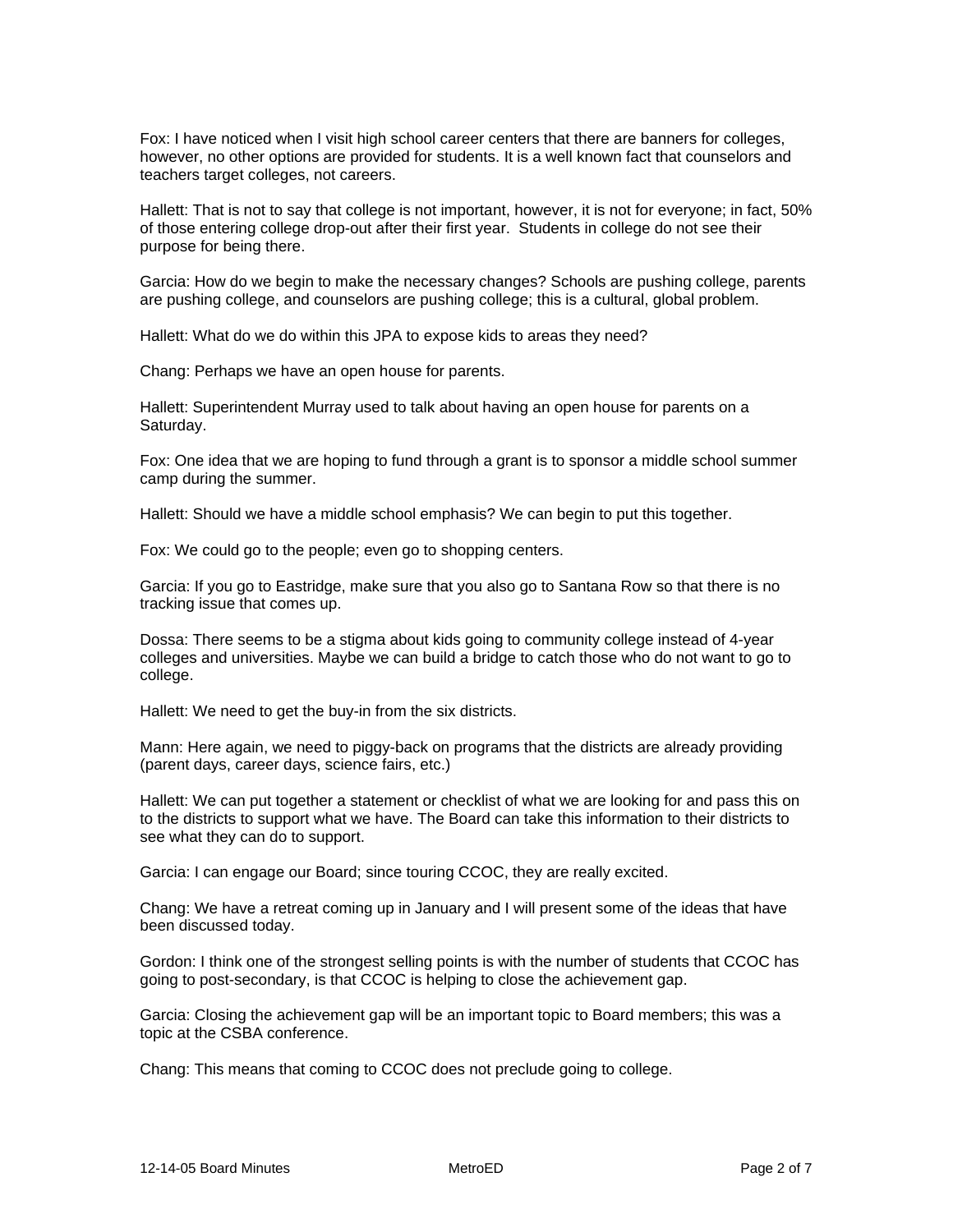Hallett: We will put a defined message together with an analysis of the problem. We can sell options; courses with "A-G like" rigor. The retreat adjourned at 5:45 pm.

- 3. DISCLOSURE OF "CLOSED SESSION" DISCUSSION ITEMS All meetings of the Governing Board are open to the general public, with the exception of those items which are specifically exempt under the Ralph M. Brown Act.
- 3.1 Government Code: 54957.6(f) Conference with Labor Negotiator

District Negotiator

- Dan Gilbertson
- Superintendent's Cabinet

Employee Organizations

- AFT
- **CSEA**
- CTA
- 3.2 Education Code 35146, 48912 and 48918 Administrative action regarding student behavior
- 4. ADJOURN TO CLOSED SESSION Time: 6:02 p.m. session adjourned at 6:35.
- 5. ADJOURN TO RECEPTION FOR MAEP-PROGRAM OF EXCELLENCE FOR HIGH SCHOOL DIPLOMA PROGRAM (REGULAR MEETING)

| Date: December 14, 2005<br>Time: 6:30 p.m. | <b>Central County Occupational Center</b><br>RM 810 |
|--------------------------------------------|-----------------------------------------------------|
|                                            |                                                     |

6. REGULAR MEETING (continued) LOCATION

The meeting was called to order by President Garcia at 7:07 pm.

7. PLEDGE OF ALLEGIANCE

Pledge of Allegiance was led by Nicholas Valadao.

## 8. REPORT OF CLOSED SESSION ACTIONS

There were no actions taken in closed session to report.

# 9. ADOPT AGENDA

The Board needs to consider adding an item to the agenda; Government Code section 54954.2 gives us the authority to add an item to a posted agenda if knowledge of the item became known after the agenda was posted. The item, if approved, will become item 11.2 "Adopt Resolution #03-12-14.05 Amending Resolution #02-08-24-05 Relating to the Authorization to Issue \$1 Million of Qualified Zone Academy Bonds".

Motion to adopt the amended agenda: Mann second: Grilli vote: unanimous

# 10. STUDENT BOARD MEMBERS' REPORTS

Nicholas Valadao, CCOC representative reported:

- The student council raised \$848.00 for the Hurricane Katrina victims.
- The student council filled 20 barrels of food for the Second Harvest Food Bank; about ½ ton of food.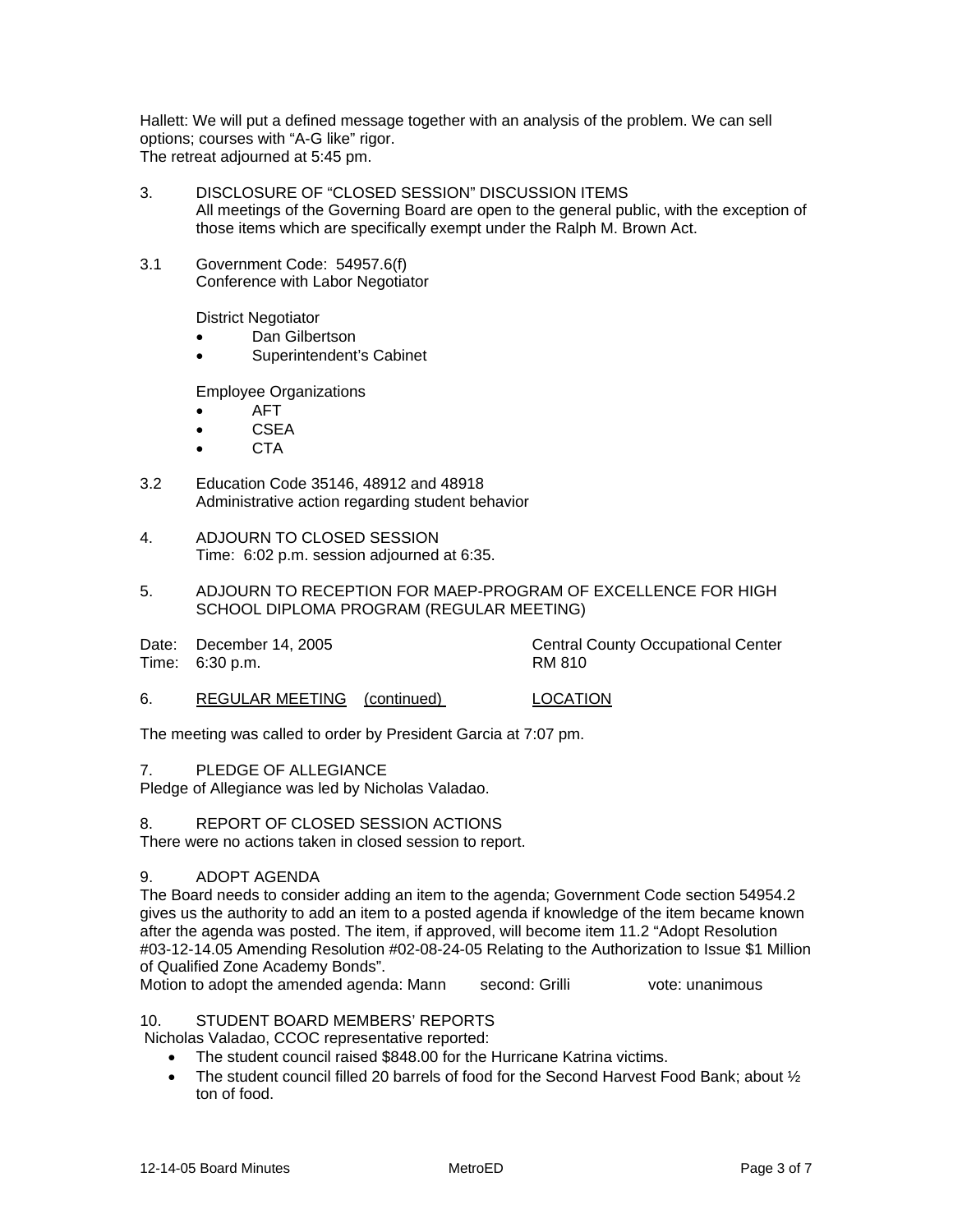• CCOC is conducting various tours of classrooms.

Minerva Brand, MAEP representative reported:

- She mentioned that she is honored to be a participant on the Board
- She has visited Del Mar, San Jose and MC to talk to students and has recruited students to be a part of her network.
- Adult students are preparing for the California High School Exit Exam
- MAEP has a tree, (#171) in Christmas in the Park; Board members are welcome to visit. The CalWORKs students made gingerbread ornaments representing the programs and diversity of the MAEP programs.

## **SPECIAL ORDER OF BUSINESS**

11.1 California Department of Education

 Suzi Glass introduced Gloria Guzman-Walker from the California State Department of Education who presented MAEP with the Program of Excellence Award for the High School Diploma program.

 The Program of Excellence is competitive and looking for models to present to other programs. The Program of Excellence has been around since 1996 and only 33 sites have been awarded.

 She highlighted areas of excellence that the program was recognized for: Curriculum and Organization; Subject Syllabus; Classroom Discussion with Students; Students are completing their assignments at a rate of 70%; Learner accomplishments; Leadership and Planning.

Superintendent thanked Ms. Walker for making the presentation. Member Garcia also thanked Ms. Walker. He also expressed his appreciation of the MAEP teachers and how much he looked forward each year to the High School Diploma program graduation.

11.2 Adopt Resolution #3-12-14-05 Amending Resolution #02-08-24-05 Relating to the Authorization to Issue \$1 Million of Qualified Zone Academy Bonds

Motion to accept the resolution and to take the recommended actions: Dossa Second: Chang Vote: Unanimous.

CBO Paul Hay introduced Mr. David Olson of KNN who explained the process and why the resolution needed to be amended.

The Board took the following actions:

1. The item was publicly identified before discussion of the item;

2. The Governing Board voted unanimously to determine that this is an urgency item that requires immediate action, and;

3. Adopted Resolution #03-12-14-05 amending Governing Board Resolution #02-08-24-05 which authorizes issuance and sale of Qualified Zone Academy Bonds in the aggregate principal amount of \$1,000,000 lawful issuance and sale of the Bonds.

## 12. PUBLIC PRESENTATIONS & REPORTS

12.1 Public Comments

There were no public comments.

## 13.0 APPROVAL OF MINUTES

13.0.1 Action Item: Approval of Minutes of Regular Board Meeting, November 9, 2005.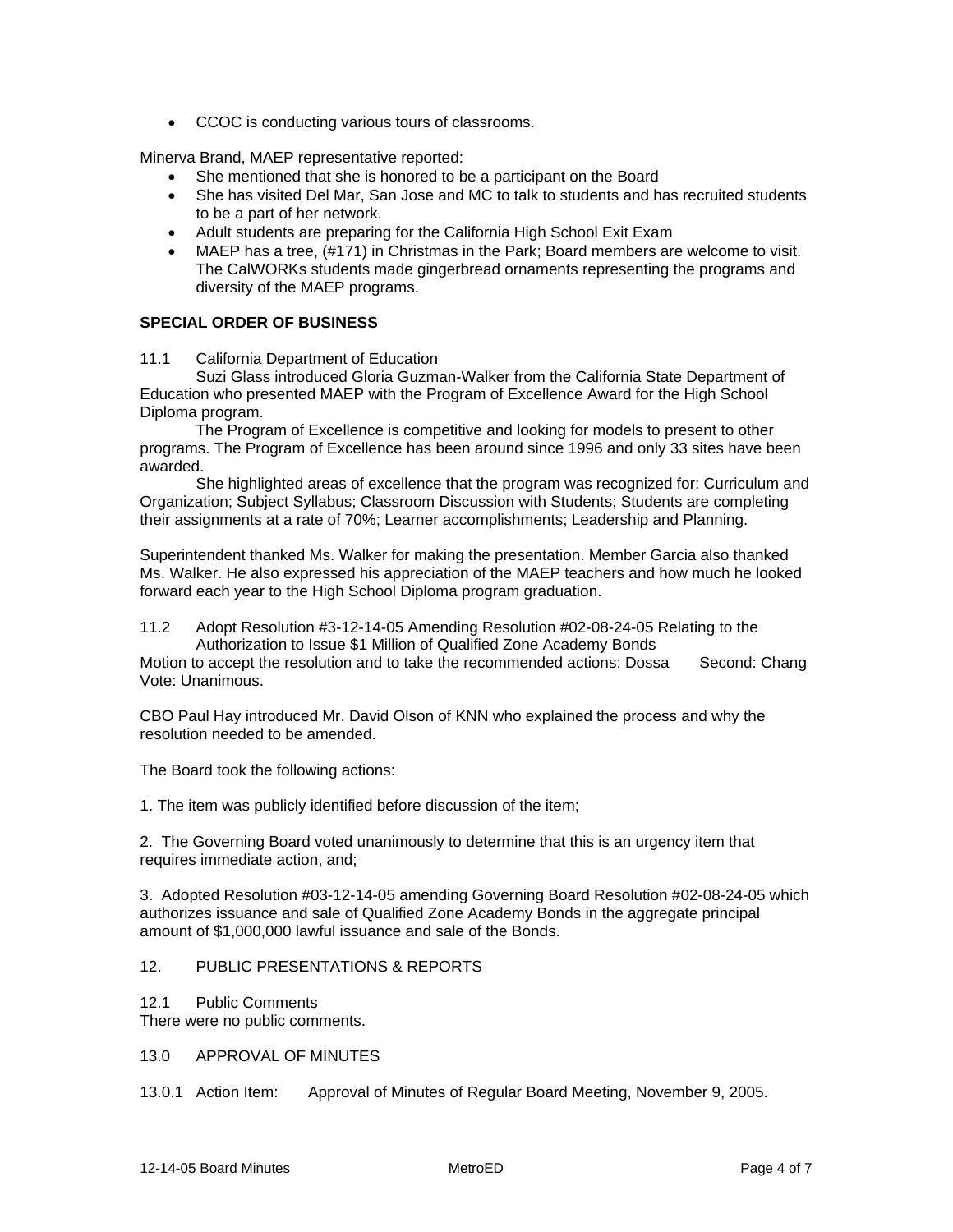Motion to approve the November 9 Minutes: Gordon second: Chang vote: Unanimous

## 14.0 CONSENT CALENDAR

Motion to approve consent calendar: Mann second: Gordon vote: Unanimous

#### The following items were approved on consent:

## 14.1 BUSINESS AND FINANCIAL FUNCTIONS

- 14.1.1 November Board Warrant Approval List
- 14.1.2 Application for One Year Extension Perkins 132 Grant, 2005-06
- 14.1.3 Stanford Alumni Consulting Team
- 14.1.4 Accept Donations
- 14.1.5 Items to be surplused
- 14.2 PERSONNEL
- 14.2.1 Classified Personnel
- 14.2.2 Administrative Personnel
- 14.3 INSTRUCTIONAL AND STUDENT FUNCTIONS
- 14.3.1 Medical Apprenticeship Agreement
- 14.3.2 Community Classroom Agreements
- 14.3.3 CCOC New Courses for 2006-07
- 14.3.4 ROP Satellite Course Certification<br>15.0 INFORMATION ITEMS
- **INFORMATION ITEMS**

15.0.1 MetroED Investment Portfolio Status as of 9/30/05; Report on Capital Outlay Fund 400 **Investments** 

#### 16.0 ACTION ITEMS AND REPORTS

16.0.1 Action Item: 2005-2006 District-wide Goals Progress Report Superintendent Hallett noted that this is the mid-year update. The Superintendent meets regularly with the Cabinet to review progress being made on the goals. Assistant Superintendent, Drier presented highlights of accomplishments made to the three district-wide goals. Motion to approve the District-wide goals Chang second: Gordon vote: Unanimous

## 16.1 BOARD AND ADMINISTRATIVE FUNCTIONS

16.1.1 Action Item: January 2006 Board Meeting Date Motion to approve that the Board approve holding the January Board meeting on the third Wednesday of the month, January 18, 2006, rather than on the second Wednesday, January 11, 2006:Mann second: Grilli vote: Unanimous

## 16.2 BUSINESS AND FINANCIAL FUNCTIONS

16.2.1 Action Item: 1<sup>st</sup> Interim Financial Report, Fiscal Year 2005-06 CBO Paul Hay gave a Powerpoint presentation of the District's first interim financial report for fiscal year 2005 – 2006. Hay thanked Wendy Zhang for her work in putting the report together. Hay noted that all Members will receive a copy of the Powerpoint presentation. Motion that the board accept the First Interim Report and instruct the Board President and District to submit a positive certification to the County Superintendent of Schools: Mann second: Gordon vote: Unanimous

| 16.2.2 Action Item: | School Services Legislative Advocacy 2005-06 |                 |
|---------------------|----------------------------------------------|-----------------|
| Motion: Mann        | second: Dossa                                | vote: Unanimous |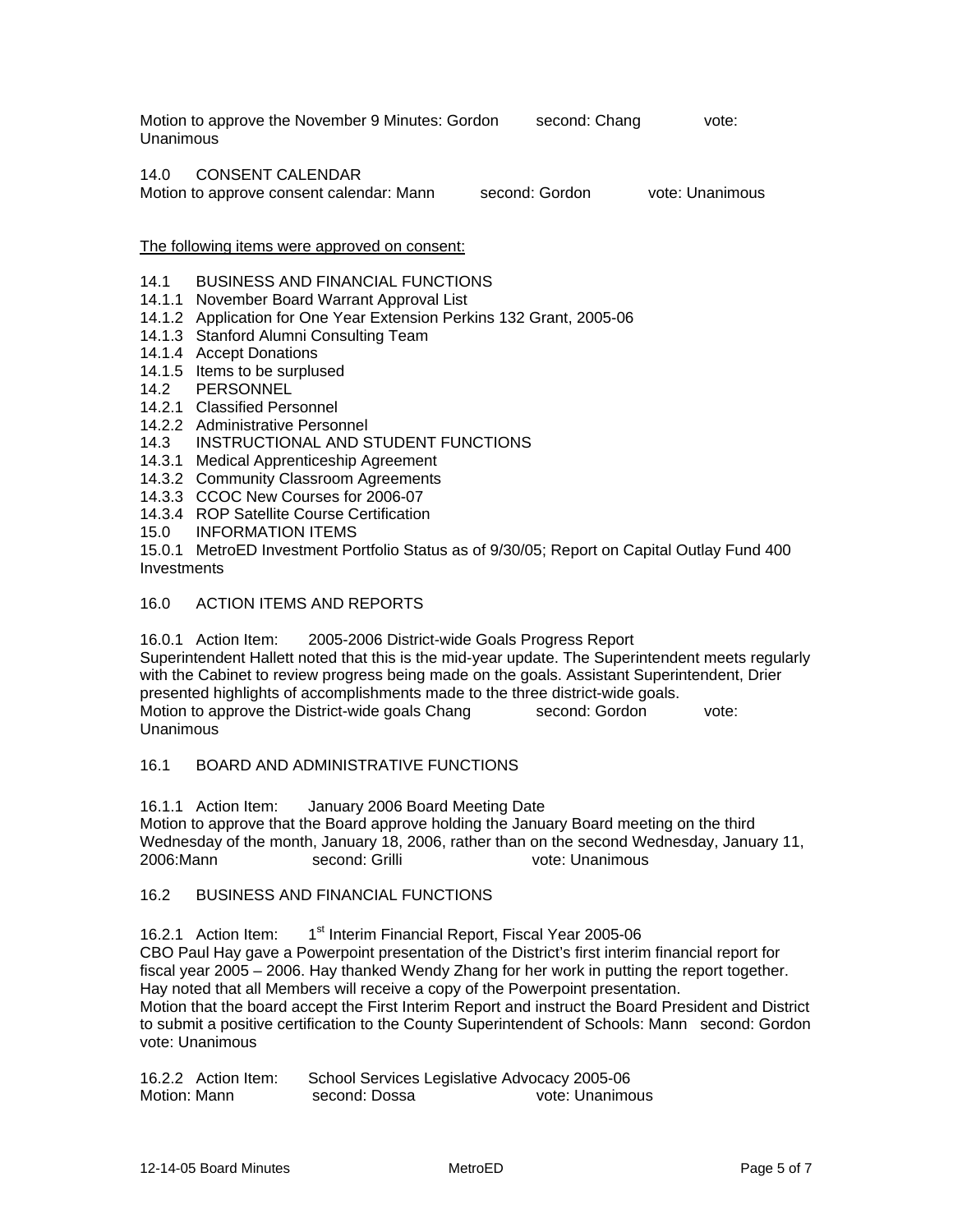Discussion: Member Mann asked if School Services is MetroED's current provider, and are we happy with their services. Superintendent replied "yes" to both.

## 16.3 PERSONNEL FUNCTIONS

## 16.4 INSTRUCTIONAL AND STUDENT FUNCTIONS

## 17.0 EXECUTIVE REPORT/ADMINISTRATIVE REPORTS

Oral Report: Assistant Superintendent Jan Dreier reported to the Board on departmental items of significance:

- The MetroED holiday card was designed by Eric Stevenson, a Del Mar senior in the Graphics Design class.
- The CalWORKs client achievement awards were presented at the County Board of Supervisors, and MetroED CalWORKs was awarded the county community partner of the year.
- START triage training was provided by Dan Gilbertson to district-wide employees
- Save the date for Dr. Willard Daggett who will be speaking at the County Office of Education sometime in the spring.
- San Jose and Los Gatos Rotary is looking for outstanding high school juniors to attend Camp Enterprise, a leadership skills conference. Eight CCOC juniors have filled out applications. Member Garcia asked if the application requires a school transcript. Dreier said she did not see anything on the application that indicated so; however, the school needs to write a letter of recommendation and the student must have parental permission.

Oral Report: Superintendent Tim Hallett presented to the Governing Board on topics not on the agenda.

- Superintendent Hallett passed copies of a thank you note from Superintendent Barbera regarding his visit and tour of CCOC. He also noted that he will recommend that Hallett be a participant on the P-16 committee if our area does receive a grant for a local committee.
- Rich Garcia has been elected to the County Committee on School District Organization
- Several newspaper articles were given to members: a press release on the earthquake drill; South Carolina article regarding CTE; and the Forensic's class headline story.
- The RFP is not out for the \$20million that the Governor has designated for Career Technical Education through the community colleges. We are currently working with Mission College on curriculum and contacted other community colleges in providing opportunities going down to the middle schools. We will continue to pursue these grants in order to get dollars for our students.
- Legislation: Rick Simpson has wording in the bond bill for modernization dollars for ROCPs. He publicly made an announce at a conference and we heard informally today that there may be as much as \$120 million.
- Equalization: The state ROP organization is working on priorities for legislation. Hallett mentioned that he sits on the state legislative committee and they are looking at a piece of legislation to cover this issue. Another issue that is being looked into is the number of adults in ROPs. The Governor's office and the State Department of Education is also looking at the equalization issue.
- Accountability issue has been pushed aside, but this is something that we need to deal with in ROPs.

## 18.0 BOARD COMMENTS

- Mann: Happy holidays to all. He was pleased that he had been reappointed to a two-year term to the MetroED Governing Board.
- Dossa: Merry Christmas to all.